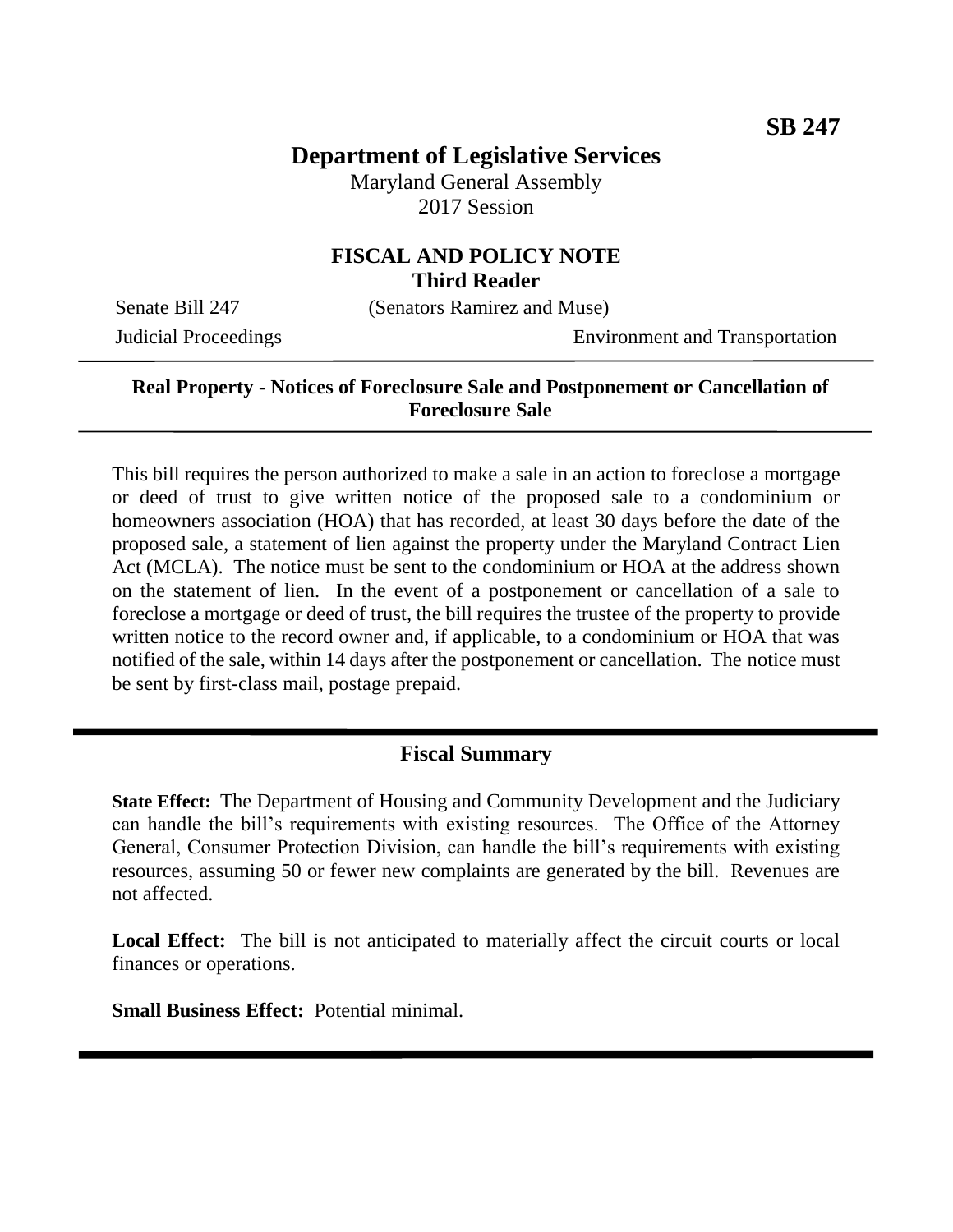# **Analysis**

#### **Current Law:**

#### *Notice of Proposed Foreclosure Sale*

"Record owner" means the person holding record title to property as of the later of (1) 30 days before the day on which a foreclosure sale of the property is actually held and (2) the date on which an action to foreclose the mortgage or deed of trust is filed.

The person authorized to make a sale in an action to foreclose a mortgage or deed of trust is required to give written notice of the proposed sale to the record owner of the property. The written notice must be sent by certified mail, postage prepaid, return receipt requested, as well as by first-class mail, to the record owner not earlier than 30 days and not later than 10 days before the date of sale. The notice must state the time, place, and terms of the sale.

The person sending the notice is required to file, with the documents submitted to the court, a return receipt for the notice, or an affidavit that the notice was sent or that the address of the record owner could not reasonably be found. In the event a sale is postponed, which may be done at the discretion of the trustee, no new or additional notice is required.

The right of a record owner to file an action for the failure to provide the required notice expires three years after the date of the order ratifying the foreclosure sale.

#### *Foreclosure Process in Maryland*

Except under specified circumstances, to foreclose on residential property in Maryland, the secured party must first send a notice of intent to foreclose (NOI) to the mortgagor or grantor and the record owner, then file and serve an order to docket (OTD) or a complaint to foreclose. Whether an OTD is appropriate, or a complaint to foreclose, is based on the lien instrument held by the secured party. An action to foreclose a mortgage or deed of trust may not be filed until the later of 90 days after a default in a condition on which the mortgage or deed of trust specifies that a sale may be made, or 45 days after an NOI and accompanying loss mitigation application are sent. An OTD or complaint to foreclose must be filed with the circuit court, and a copy must be served on the mortgagor or grantor. An OTD or a complaint to foreclose must include, if applicable, the license number of both the mortgage originator and the mortgage lender. The OTD or complaint to foreclose must also contain an affidavit stating the date and nature of the default and, if applicable, that the NOI was sent and that the contents of the NOI were accurate at the time it was sent.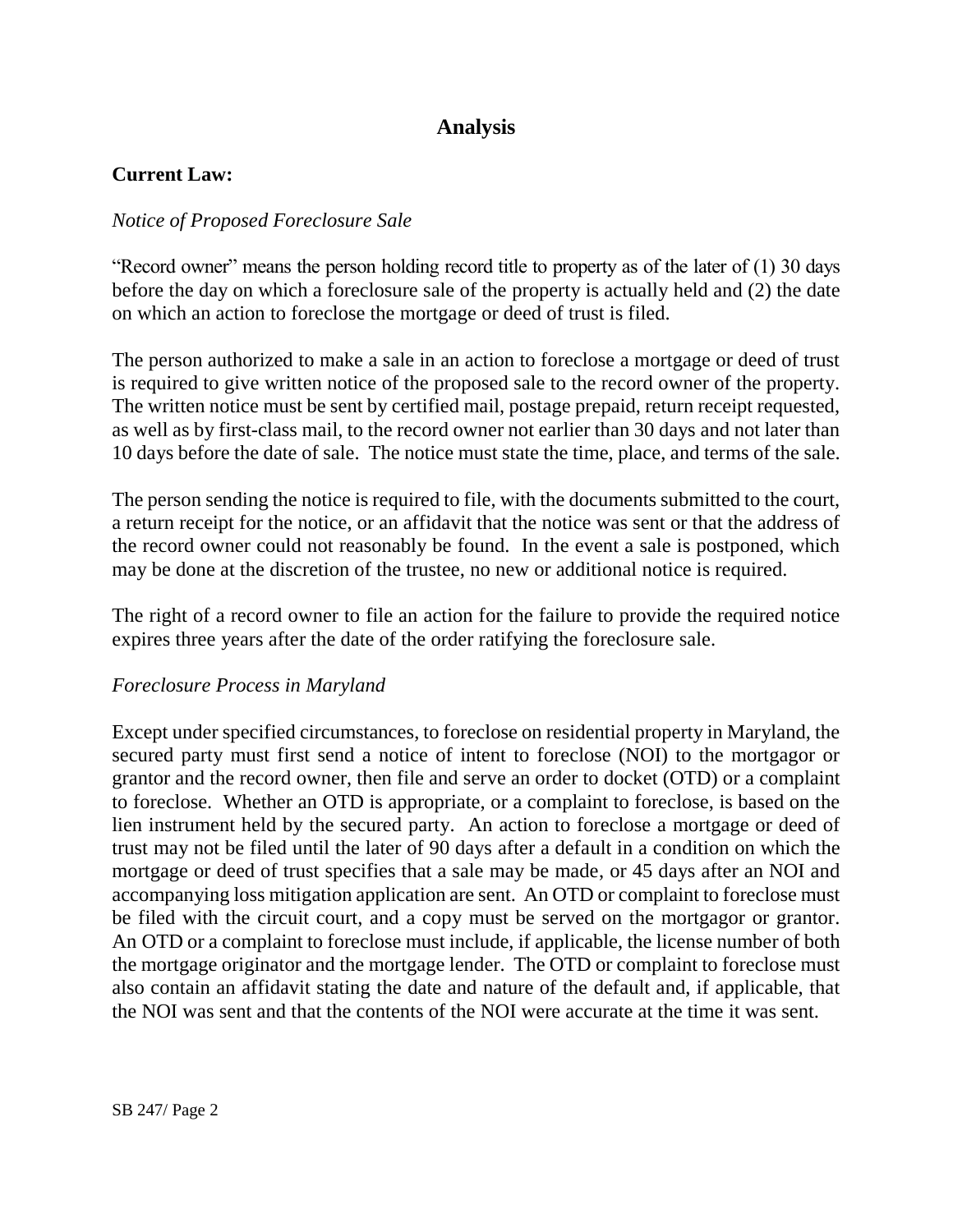#### *Perquisites for Foreclosure Sales*

If the residential property *is not* owner occupied, a foreclosure sale may not occur until at least 45 days after specified notice is given. If the residential property *is* owner occupied, and foreclosure mediation is not held, a foreclosure sale may not occur until the later of (1) at least 45 days after providing specified notice that includes a final loss mitigation affidavit or (2) at least 30 days after a final loss mitigation affidavit is mailed. Finally, if the residential property is owner-occupied residential property and postfile mediation is requested, a foreclosure sale may not occur until at least 15 days after the date the postfile mediation is held or, if no postfile mediation is held, the date the Office of Administrative Hearings files its report with the court.

Generally, notice of the time, place, and terms of a foreclosure sale must be published in a newspaper of general circulation in the county where the action is pending at least once a week for three successive weeks. The first publication of the notice must be more than 15 days before the sale, and the last publication must be within one week of the sale.

#### *Curing Defaults*

The mortgagor or grantor of residential property has the right to cure a default and reinstate the loan at any time up to one business day before a foreclosure sale by paying all past-due payments, penalties, and fees. Upon request, and within a reasonable time, the secured party or the secured party's authorized agent must notify the mortgagor or grantor or his or her attorney of the amount necessary to cure the default and reinstate the loan as well as provide instructions for delivering the payment.

#### *Maryland Contract Lien Act*

Generally, under MCLA, a person seeking to create a lien as a result of a breach of contract must give written notice, within two years of the breach, to the person whose property is subject to the lien. Within 30 days after service of the notice, the person served may file a complaint in circuit court to determine whether probable cause exists to establish a lien. If the court orders a lien or the property owner fails to file a complaint, the person seeking to create a lien may file a statement of lien in the land records.

With specified exceptions, a lien may be enforced and foreclosed by the lien holder in the same manner, and subject to the same requirements, as the foreclosure of mortgages or deeds of trust on property containing a power of sale or an assent to a decree. An action to foreclose a lien must be brought within 12 years following recordation of the lien statement.

**Background:** The Secretary of State advises that, in 2016, there were 2,859 condominium regimes in the State, and the State Department of Assessments and Taxation reports that

SB 247/ Page 3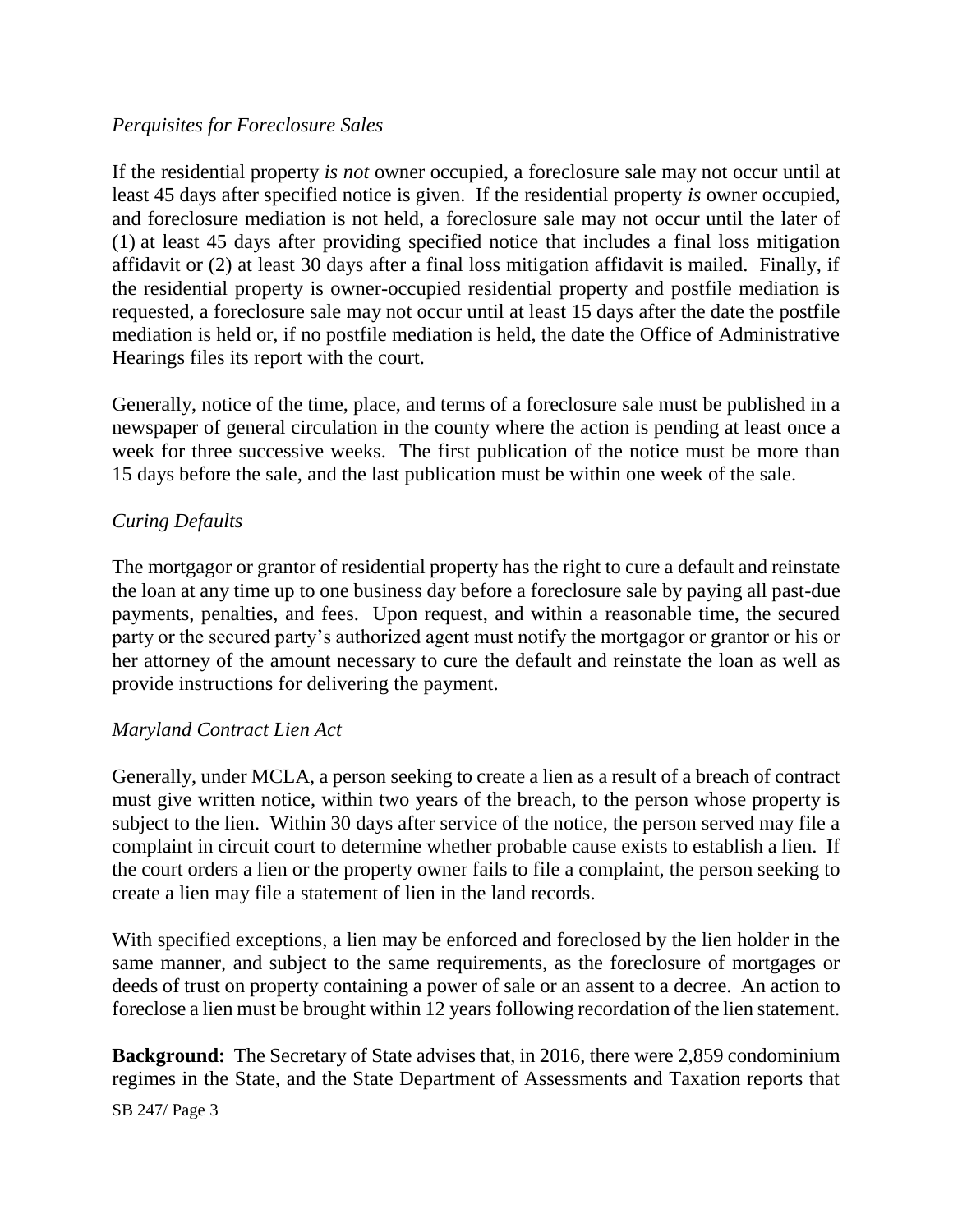there were 222,664 condominium units. The Foundation for Community Association Research estimated that there were 6,600 community associations in the State in 2015. For more information on condominiums and HOAs (commonly known as common ownership communities), see the **Appendix – Common Ownership Communities**.

## **Additional Information**

**Prior Introductions:** As amended, HB 538 of 2016 passed the House but received an unfavorable report from the Senate Judicial Proceedings Committee.

**Cross File:** HB 26 (Delegate Holmes) - Environment and Transportation.

**Information Source(s):** Office of the Attorney General (Consumer Protection Division); Judiciary (Administrative Office of the Courts); Department of Housing and Community Development; Department of Labor, Licensing, and Regulation; Secretary of State; State Department of Assessments and Taxation; Foundation for Community Association Research; Department of Legislative Services

| <b>Fiscal Note History:</b> | First Reader - January 27, 2017 |
|-----------------------------|---------------------------------|
| md/kdm                      | Third Reader - March 16, 2017   |

Analysis by: Nathan W. McCurdy Direct Inquiries to:

(410) 946-5510 (301) 970-5510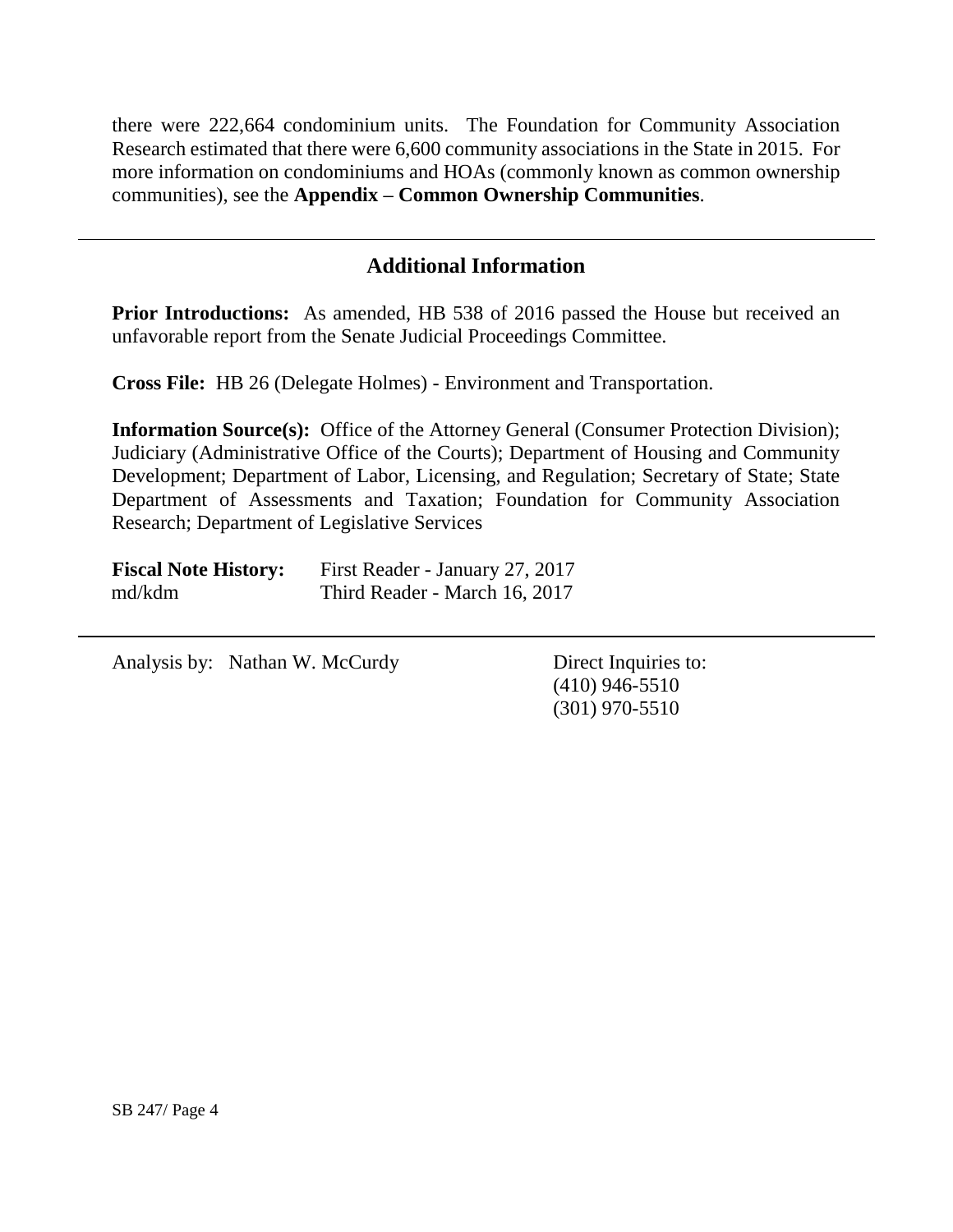# **Appendix – Common Ownership Communities**

When a person purchases a single-family home, a condominium, or an interest in a cooperative housing corporation, he or she may also be required to join an association of owners, which is intended to act in the common interests of all the homeowners, condominium unit owners, or cooperative owners in the community. Collectively, these associations are often referred to as common ownership communities (COCs). In Maryland, a growing number of newly constructed or newly converted residences are located in some form of COC.

The affairs of a condominium are governed by a council of unit owners, which comprises all unit owners. Among other powers, the council of unit owners has the power to impose assessments on the unit owners to pay common expenses. A council of unit owners may delegate its powers to a board of directors, officers, or a managing agent. Condominiums are governed under Title 11 of the Real Property Article.

Many new housing developments are subject to a homeowners association (HOA) that is created by a governing document and has the authority to impose mandatory fees on lots in the development in connection with the provision of services or for the benefit of the lots, the lot owners, or the common areas. HOAs are governed under Title 11B of the Real Property Article.

A cooperative housing corporation or "cooperative" is a corporation that owns real property. A resident of a cooperative does not own his or her unit; rather, the person owns an interest in the corporation, which leases the unit to the person for residential use. Cooperatives are governed by the laws in Title 5, Subtitle 6B of the Corporations and Associations Article.

Condominiums and HOAs may be authorized by their governing documents to impose liens on units or lots to collect unpaid assessments or fees. In a cooperative, the governing documents usually provide for the collection of delinquent fees, and evictions for unpaid fees are generally pursued by way of a landlord-tenant action.

Since registration of the various COCs is not required statewide, the exact number of COCs in Maryland is unknown. However, public offering statements for condominium regimes are required by law to be registered with the Secretary of State (SOS). Statewide for 2016, the SOS registration records show that there are 2,859 condominium regimes, and the State Department of Assessments and Taxation, which maintains assessment records based on class of property, reports that there are 222,664 condominium units. The Foundation for Community Association Research estimated that there were 6,600 community associations in the State in 2015.

SB 247/ Page 5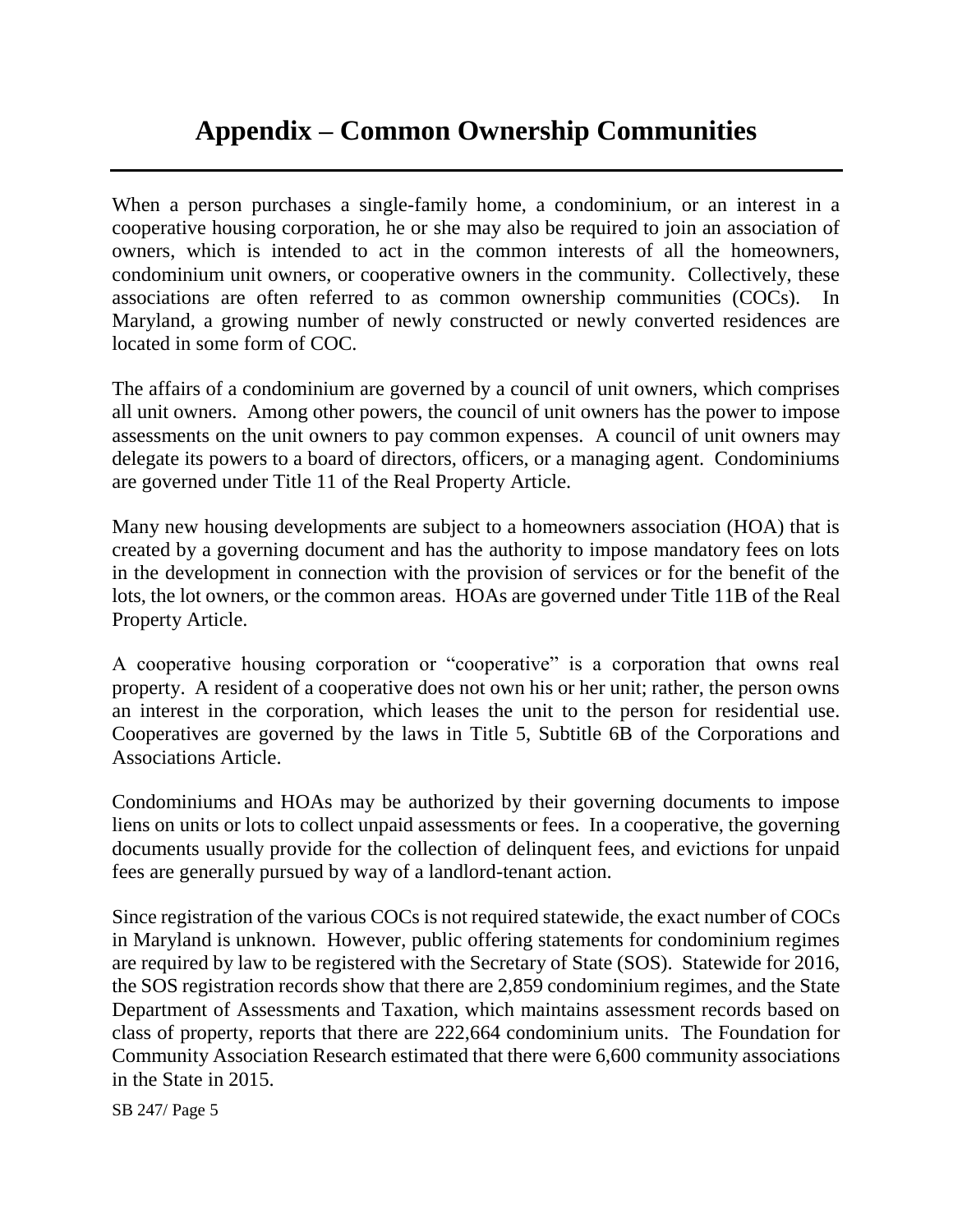#### *Task Force on Common Ownership Communities*

With a growing number of Marylanders residing in COCs, and evidence that some COCs had issues with governance, dispute resolution, and financial stability, the General Assembly created the Task Force on Common Ownership Communities in 2005 (Chapter 469 of 2005). The issues addressed by the task force included the education and training needs of COC boards and prospective buyers, availability of alternative dispute resolution services, special considerations of aging COCs, collection of assessments, and resale of homes within COCs. The task force met 10 times, held five public hearings, and submitted its final report in December 2006. The report's findings and recommendations have served, in subsequent years, as the basis for numerous pieces of legislation intended to improve the operation of COCs. This legislation, enacted from 2007 through 2016, accomplished the following:

- authorized a group of three or more unit or lot owners in a condominium or HOA to petition a circuit court to appoint a receiver in specified situations frequently found in aging communities (Chapter 321 of 2007);
- gave the Consumer Protection Division within the Office of the Attorney General increased authority over violations of the Maryland Homeowners Association Act (Chapter 593 of 2007);
- eased restrictions on the ability of certain older HOAs to amend their governing documents by allowing an amendment at least once every five years by a specified percentage of votes (Chapters 144 and 145 of 2008);
- strengthened the transition process from developer to the governing body of a condominium or HOA by allowing the governing body to terminate specified contracts and requiring the developer to provide specified documents (Chapters 95 and 96 of 2009);
- required the governing body of a COC to purchase fidelity insurance or a fidelity bond covering various acts of malfeasance by COC officers, directors, and other specified employees and agents (Chapters 77 and 78 of 2009 and Chapter 615 of 2010);
- granted priority to a specified portion of a lien of a condominium or HOA over the claim of a holder of a first mortgage or first deed of trust in the event of a foreclosure on a unit or lot (Chapter 387 of 2011);